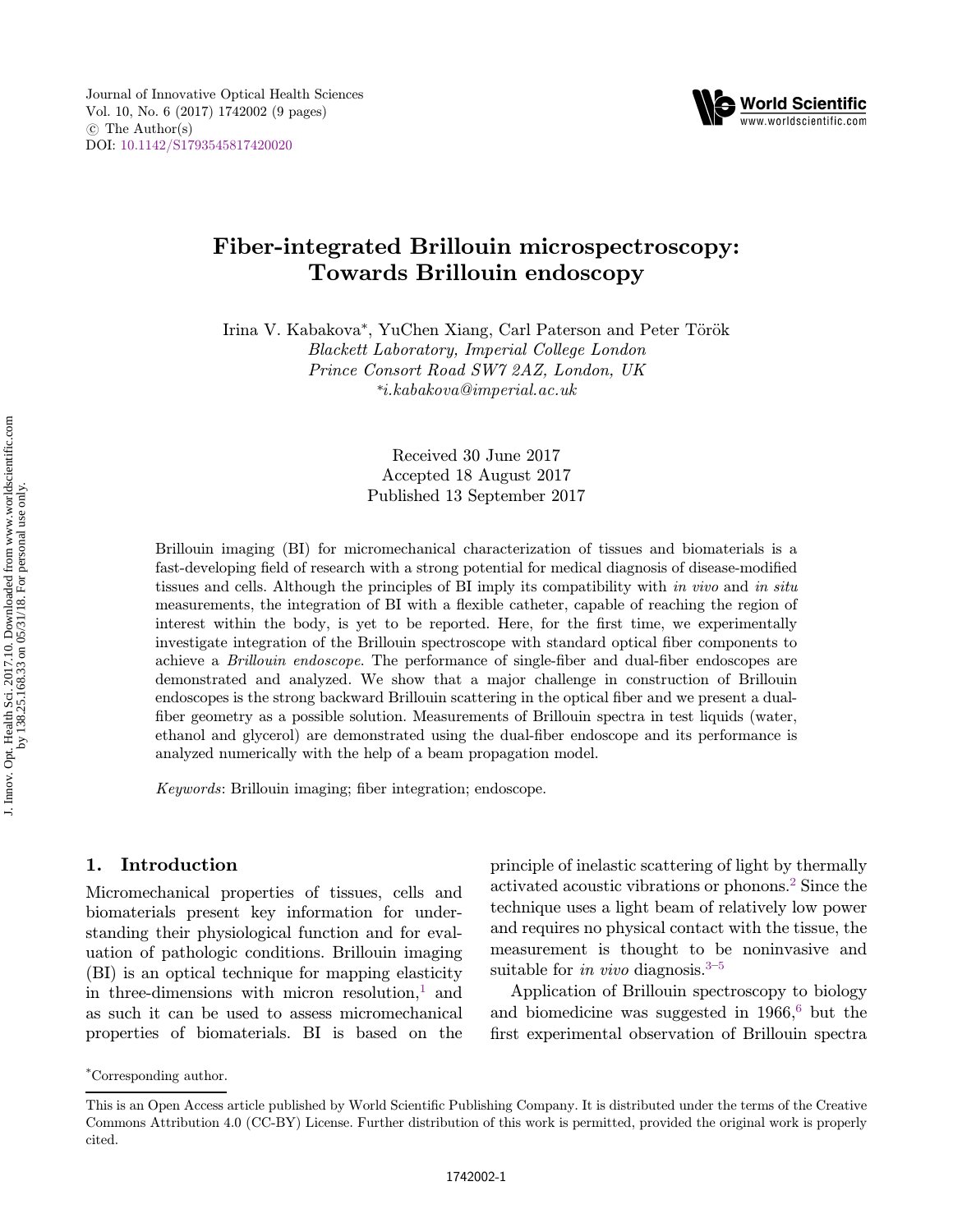in a biologically-relevant material, gelatin gels, was achieved in 1976[.7](#page-7-0) Shortly after, elastic constants were determined for collagen fibers and muscle tissues. $8-10$  $8-10$  In early work, Brillouin spectra were acquired using multi-stage scanning Fabry–Perot interferometers,  $11$  since high sensitivity and megahertz resolution are required for isolation of the Stokes and anti-Stokes (AS) signals from the unshifted elastically scattered light. Although tandem scanning Fabry–Perot interferometers yield spectra with high signal-to-noise ratios, the measurement at a single point inside the sample typically takes long time, from minutes to hours, restricting the applicability of the method for point measurements only.

In 2005, Koski and Yarger introduced a new spectrometer-based on a tilted Fabry–Perot etalon.<sup>[1](#page-7-0)</sup> The angle-dispersive spectrometer simplified the system significantly and allowed to accomplish Brillouin measurements at faster rates, compared to scanning Fabry–Perot interferometers. An addition of high-reflectivity coatings and a transmission window on the surface of the etalon improved the power efficiency of the spectrometer and resulted in a new instrument, so-called virtual-image phasearray (VIPA).[12](#page-7-0) Use of VIPA spectrometers makes it possible to acquire a three-dimensional map of object's elasticity in just a few minutes, a timescale better suited for biomedical imaging.<sup>[3](#page-7-0)</sup>

The main technological developments in the field of BI to date have concentrated on improvements in the spectral resolution, the sensitivity or the acquisition time of the spectrometers used for isolation of Brillouin signals.<sup>[14](#page-7-0)–[17](#page-7-0)</sup> The sample-facing part of the optical setup was kept unchanged, heavily relying on bulk optical elements or being integrated with a confocal microscopy system.<sup>[3](#page-7-0)</sup> Thus, so far Brillouin microscopes and spectroscopes are mostly confined to research laboratory environment, with the system footprint requirement of a full optical table and constant adjustment of the optical alignment. To realize the technique's potential for in vivo and in situ biomedical imaging, for which Brillouin signals need to be measured at a given location inside the body calls for system integration with flexible and miniature probes to replace bulk optics and reduce the system complexity and footprint. Fiber-optical probes compatible with standard size flexible endoscopes  $(1-2 \text{ mm})$  could be an ideal solution for achieving scalable and portable Brillouin imaging systems.

In this paper, we discuss the route taken towards integration of the Brillouin spectroscope with a fiber-optical probe for the laser light delivery and the scattered signal collection. We present, for the first time to our knowledge Brillouin scattering measurements obtained by means of a fiber-optical probe. We demonstrate Brillouin microspectroscopy measurement using two types of probe, based on single- and dual-fiber geometries. We find that construction of a fiber probe for Brillouin endoscopy presents similar challenges to that of Raman endoscopy.[18](#page-7-0) Brillouin scattering from inside the optical fiber results in a strong signal that swamps that from the sample under test. We show that this can be overcome by using a dual fiber probe which uses separate fibers for delivery and collection of the scattered signal. The efficiency of the scattered light collection in our fiber probes is analyzed numerically and an optimization strategy is presented.

#### 2. Brillouin Scattering

In Brillouin scattering, an incoming photon (at the angular frequency  $\omega_i$  and the wave vector  $\mathbf{k}_i$ ) interacts with a traveling thermal phonon  $(\Omega, \mathbf{K})$ , resulting in the photon being scattered at an angle shift equal to the phonon frequency, i.e.,  $\omega_s$  =  $\Theta = \angle (\mathbf{k}_i, \mathbf{k}_s)$  (Fig. 1) and with a Doppler frequency  $\omega_i \pm \Omega$ . The sign  $\pm$  corresponds to creation or annihilation of a phonon in the scattering event. Energy and momentum conservation laws lead to the relationship for the frequency shift  $\Omega =$  $\frac{nv}{\lambda}$  sin( $\Theta/2$ ), where *n* is the refractive index of the scattering medium, v is the acoustic speed and  $\lambda$ is the optical wavelength (in vacuum).

The scattering angle  $\Theta$  is usually determined by<br>recovery of the experiment, and in this work we the geometry of the experiment, and in this work we examine only situations when the scattering angle is  $180^{\circ}$  or backscattering geometry. In this situation, the frequency shift is simply  $\Omega = \frac{2nv}{\lambda}$ . We can



Fig. 1. Schematic of the inelastic Brillouin scattering process.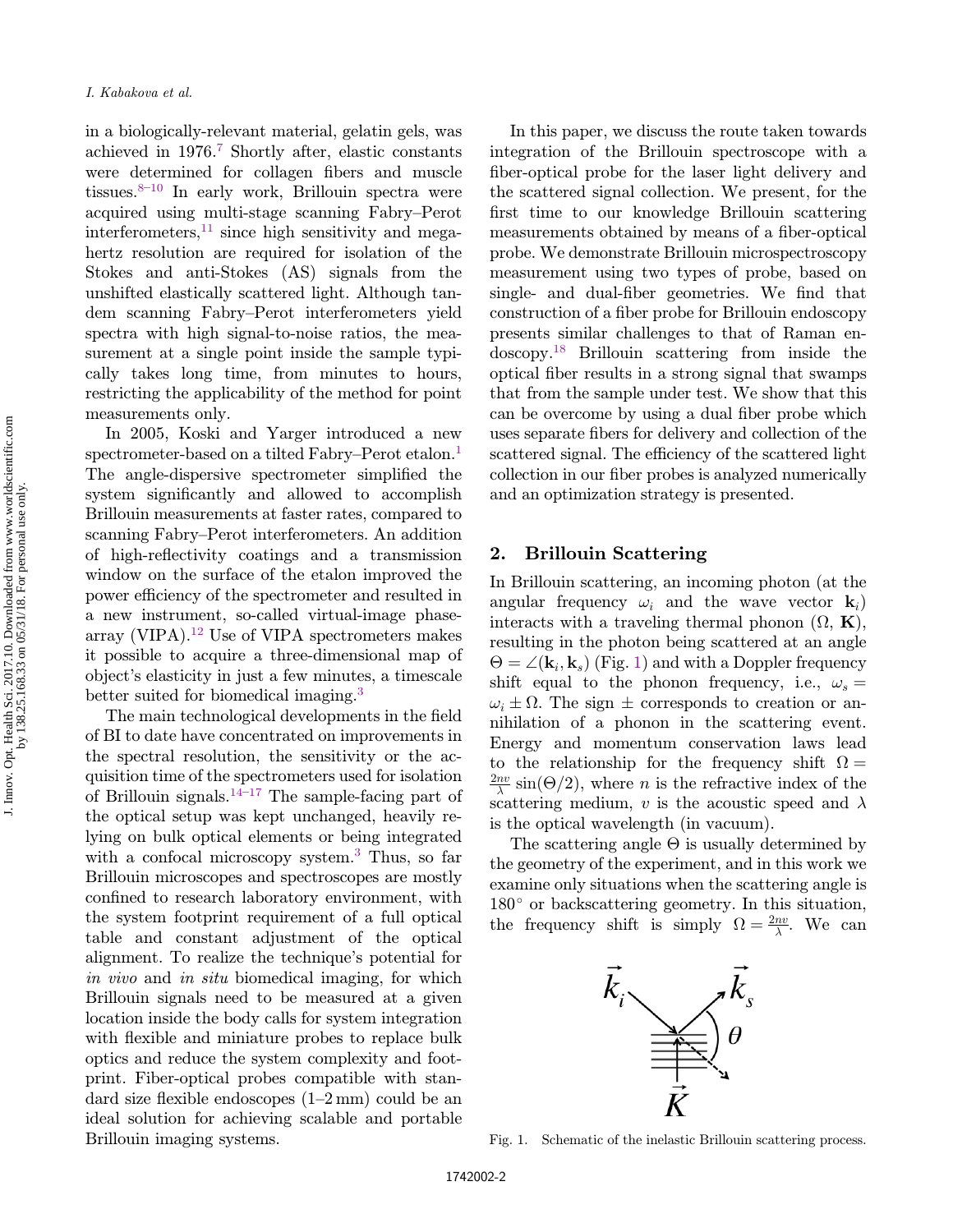<span id="page-2-0"></span>immediately see that the Brillouin frequency shift  $\Omega$ is proportional to the acoustic speed  $v$ , that in turn is a function of the longitudinal elastic modulus  $M = \rho v^2$ , with  $\rho$  being the material density. In general, different acoustic modes propagate with different velocities. However, in the backscattering geometry  $(\Theta = 180^{\circ})$  and in isotropic media, only<br>longitudinal acquisic waves can be probed resulting longitudinal acoustic waves can be probed, resulting in a single Brillouin doublet arising in the spectrum of scattered light.

Biological tissues and cells generally have high liquid content (>70%) and Poisson ratios  $\eta \approx 0.5$ and are therefore very different in their mechanical properties compared to solids. The mechanical response of biomaterials and tissues can be approximately described by visco-elastic theory, according to which the longitudinal modulus becomes a complex number  $M = M' + iM''$ . In this description the acoustic velocity is related to the real part of  $M, v = \sqrt{M'/\rho}$ , whereas the width of the Brillouin peak  $\Delta = \frac{\Omega M''}{\rho v^2}$  is associated with the acoustic damping and is proportional to the imaginary part of the modulus. The relation between the Brillouin frequency shift  $\Omega$  and the more conventional mechanical parameters such as Young's modulus and shear modulus in biological tissues remains the subject of discussion.<sup>19,20</sup> That is, however, beyond the scope of this paper.

#### 3. Experimental Methods

Three optical configurations as shown in Fig. 2 were used to record Brillouin spectra of liquid samples: two fibre-probe arrangements, and for reference purposes, a bulk-optic arrangement. Figure  $2(a)$  is a bulk-optic confocal arrangement as previously reported.<sup>[13](#page-7-0)</sup> A frequency-doubled, fiber-coupled Nd: YVO4 diode-pumped solid-state laser (CNI, MSL-FN-671), operating at  $\lambda = 671$  nm was used to probe the liquid. The spectrometer comprised an interference filter, a VIPA etalon (LightMachinery) with a free spectral range of 30 GHz and a EMCCD camera (Andor iXon DU888). The laser output was collimated into an  $8 \text{ mm}$  diameter beam to fill the back focal plane of a  $20 \times$  microscope objective (Olympus,  $NA = 0.5$ ). The quarter-wave plate inserted just before the objective was used to transform the laser linear polarization into a circular polarization. Scattered light was collected by the same objective, separated from the incident light by the polarization beam-splitter and coupled into a single mode fiber (SMF), which also acted as a confocal pinhole. The final imaging resolution of this setup was calculated to be  $1 \times 1 \times 5 \mu m$ .

Figure  $2(b)$  is a single-fiber probe arrangement. The light from the laser was passed through a 50/50 fiber coupler  $(C)$ , one output port of which was connected to a fiber ferrule and a graded-index lens (Thorlabs GRIN2906). The ferrule and the fiber lens both had diameter of 1.8 mm, were aligned along the optical axis, brought in contact and glued together. The length of GRIN lens was chosen to be 0.29 of its pitch, resulting in the laser beam being focused at a distance of 1.35 mm after the lens. The diameter of the focal spot was measured to be approximately  $3 \mu m$ , corresponding to the imaging resolution of  $3 \times 3 \times 10 \,\mu m$  for this system. The scattered light was collected by the same GRIN lens, coupled back to the SMF through the same fiber ferrule, and redirected to the spectroscope by



Fig. 2. Experimental setups: (a) — bulk-optic confocal mi- $\cscope$ , (b) — single-fiber probe, (c) — dual-fiber probe. (Key: spec — spectrometer,  $L_1, L_2$  — aspherical lenses, O microscope objective, PBS — polarization beam-splitter,  $\text{SMF}$  — single-mode fiber,  $\lambda/4$  — quarter-wave plate, GRIN  $graded index fiber lens, C — fiber-coupler.$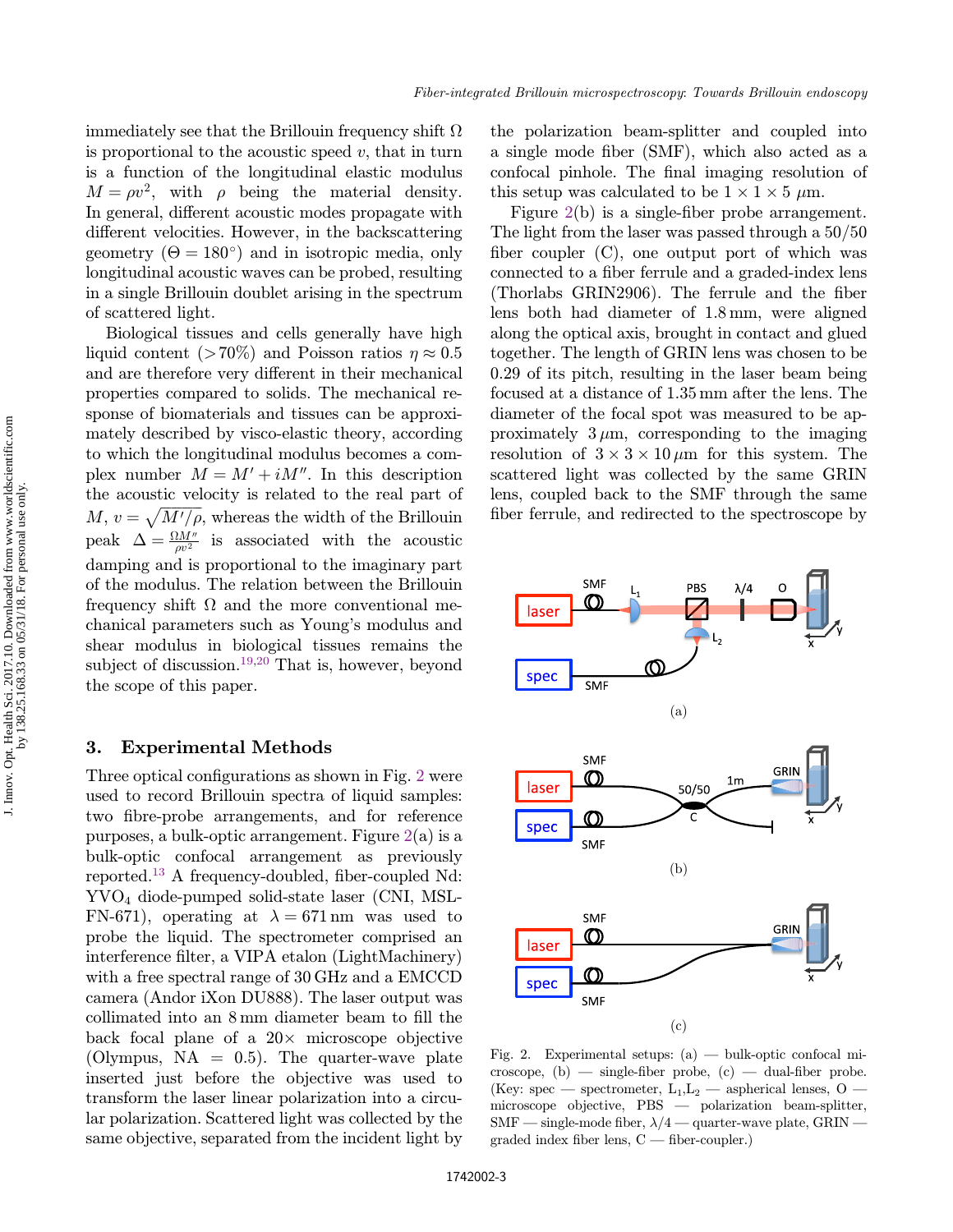<span id="page-3-0"></span>the fiber coupler. Thus, the measurement system B presents the direct analog of the bulk-optical system A and, as A, has a confocal nature.

Figure  $2(c)$  $2(c)$  is a dual-fiber arrangement in which two optical fibers brought in contact with each other side-by-side, aligned symmetrically with the center of the GRIN lens and placed at the focal distance from the lens in a v-grove. In this instance, no fiber coupler was used: the light from the laser was sent directly to the sample through the GRIN lens, and the scattered signal was collected by the second fiber and directed towards the spectrometer.

#### 4. Measurement Results

Samples of water, ethanol and glycerol were measured using the two fiber setups  $[Figs. 2(b)$  $[Figs. 2(b)$  $[Figs. 2(b)$  and  $2(c)$  $2(c)$ . For reference purposes, we first used the confocal microscope arrangement [Fig.  $2(a)$  $2(a)$ ] to record the spectrum for distilled water. The Brillouin frequency shift in water is well-documented as water is often used in Brillouin imaging experiments for calibration purposes. The central elastic (Rayleigh) peak and the Brillouin doublet of water are clearly visible in Fig.  $3(a)$ . The curve, shown with blue crosses, represents averaged results over 20 measurements, with each measurement taken using a 1 s acquisition time on the camera. The Brillouin peaks were fitted with a Lorentzian lineshape (in agreement with the mechanical oscillator model), to obtain a measured Brillouin frequency shift of  $\Omega_w = 5.81 \pm 0.01$  GHz. This frequency corresponds to an acoustic velocity of  $1465 \pm 2.5$  ms<sup>-1</sup> (taking the refractive index of water as  $n_w = 1.332$ ), the result expected for distilled water at  $20^{\circ}$ C.

Next, we tested the single-fiber Brillouin probe arrangement  $[Fig. 2(b)]$  $[Fig. 2(b)]$  $[Fig. 2(b)]$  with three types of liquids: water, ethanol and glycerol. The results of this test are presented in Fig. 3(b). Since all three measurements overlap, we use different symbols for water (blue cross) and glycerol (yellow open circle), and a solid red line for the measurement of ethanol. In all three measurements, the Brillouin signal is shifted by  $5.07 \pm 0.01$  GHz from the central Rayleigh peak. It is known that the Brillouin frequencies of the three liquids are, in fact, substantially different.<sup>21,[22](#page-7-0)</sup>

The explanation of the measurement results becomes clear if we recall that the probe light, before being focused into the sample, passes through a 1 m-long piece of a single-mode optical fiber (from



Fig. 3. (Color online) Brillouin spectra acquired using the three optical setups of Figs.  $2(a)-2(c)$  $2(a)-2(c)$  as per Fig. [\(2\)](#page-2-0) for water, ethanol and glycerol. The spectra all comprise a central elastic peak (R) and a Brillouin doublet, Stokes (S) and AS peaks, respectively. All three measurements in B are overlapping; hence it is likely that the Brillouin signal originates not from the liquid samples, but from the fiber itself. Note that the spectra in C are separated vertically by 10 units for better visibility.

the fiber coupler). In the fiber core, the light undergoes spontaneous Brillouin scattering in the backward direction, that is combined with the signal scattered by the sample. In fact, the amount of light scattered inside the fiber is expected to be several orders of magnitude larger compared to the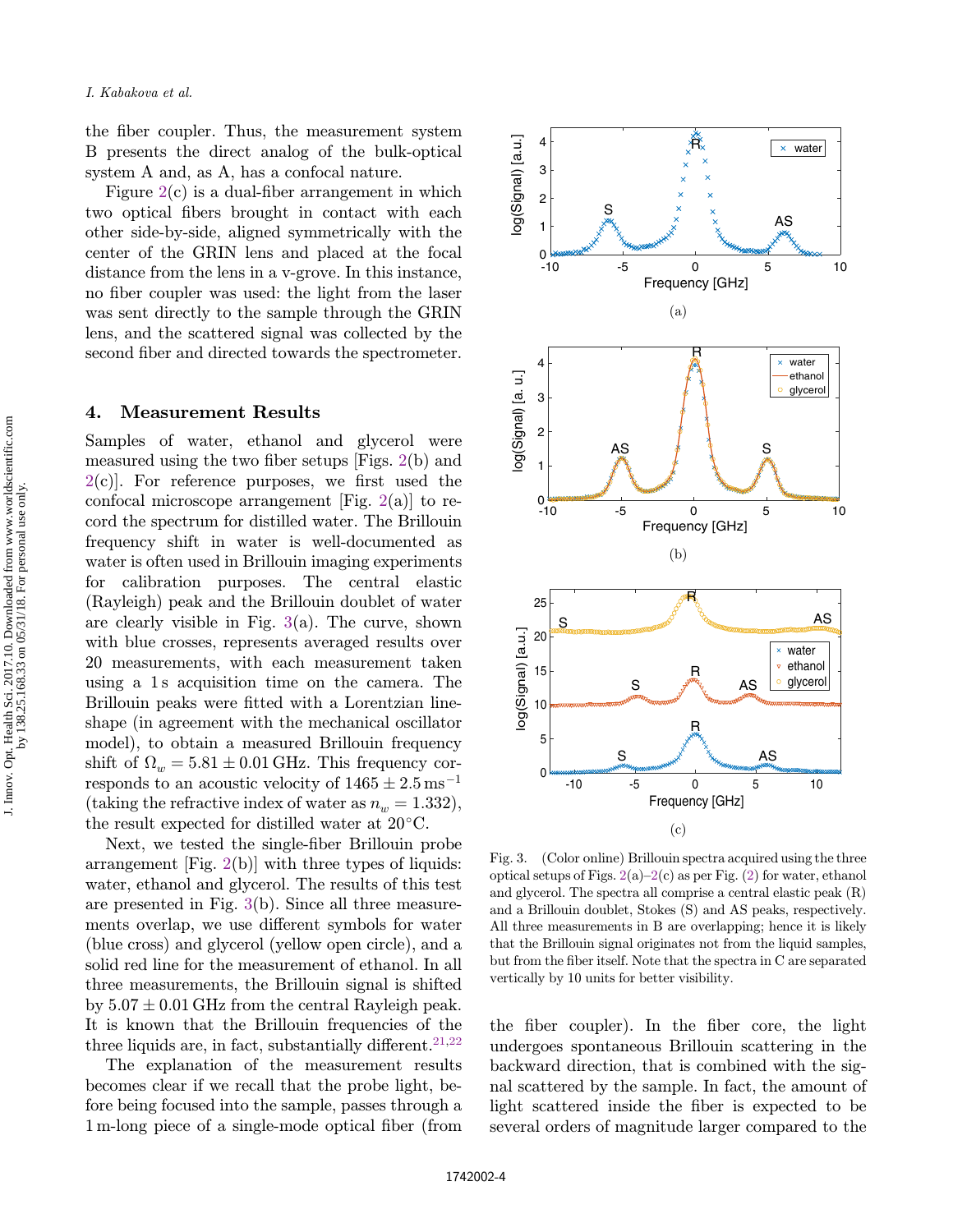<span id="page-4-0"></span>light scattered inside the liquid sample. The ratio of these two signals scales roughly with the ratio of the scattering volumes in the fiber and liquid, respectively, so  $V_f/V_l \approx L_f/L_l = 1$  m/10  $\mu$ m = 10<sup>5</sup>, since the mode field diameter of the single-mode fiber and the GRIN lens' focal spot diameter are approximately the same  $(d = 3 \mu m)$ . The difference between the scattering efficiency in liquids and solids is not taken into account in this calculation, although the scattering efficiency of solids is typically higher. Thus, the factor  $10<sup>5</sup>$  is likely to be a conservative estimate for the ratio of light scattering in a glass fiber versus liquid samples.

This indicates that the side-lobes in Fig. [3\(](#page-3-0)b) correspond to Brillouin scattering from the fiber rather than the liquid samples, which is expected to dominate the spectral measurements based on our estimates. Indeed, if we consider that the Brillouin signal to the right of the Rayleigh peak in Fig. [3\(](#page-3-0)b) is, in fact, the Stokes signal (this is possible if the frequency shift is larger than half of the free spectral range of the VIPA), and that to the left of the Rayleigh peak is the AS signal, then we arrive at  $\Omega_{\text{glass}} = 24.93 \pm 0.01 \text{ GHz}$ , in close agreement with previously reported value for Brillouin frequency shift in fused silica glass, corrected for the wave-length of the probing laser.<sup>[23](#page-7-0)</sup>

The results of using a single-fiber Brillouin probe demonstrate that the scattering by the fiber itself presents a significant challenge in Brillouin endoscopy. This situation closely resembles the problem encountered in the field of Raman endoscopy. $24,25$  $24,25$ Over the last 20 years of technological and scientific development, the field of Raman endoscopy has reached relative maturity with clinical applications being possible today.<sup>[18](#page-7-0)</sup> The process of designing a sensitive and efficient Raman fiber probe, however, has to overcome the same hurdle, i.e., the signal coming from the sample has to be isolated from the fiber background. The main difference between Brillouin and Raman light scattering is their spectral properties, namely the Brillouin signals being narrow-band (tens of MHz) and shifted by only 1–30 GHz from the elastic peak (a narrow band that renders traditional filters, e.g., dielectric filters useless), which imposes additional, non-trivial challenges in overcoming this hurdle. On the other hand, unlike Raman scattering, spontaneous Brillouin scattering in optical fibers only occurs in backward direction, since forward scattering does not satisfy the phase-matching condition between



Fig. 4. Brillouin spectral peaks recorded using the dual-fiber setup  $[Fig. 2(c)]$  $[Fig. 2(c)]$  $[Fig. 2(c)]$  for water, ethanol and glycerol (markers) fitted with Lorentzian lineshapes (solid lines.)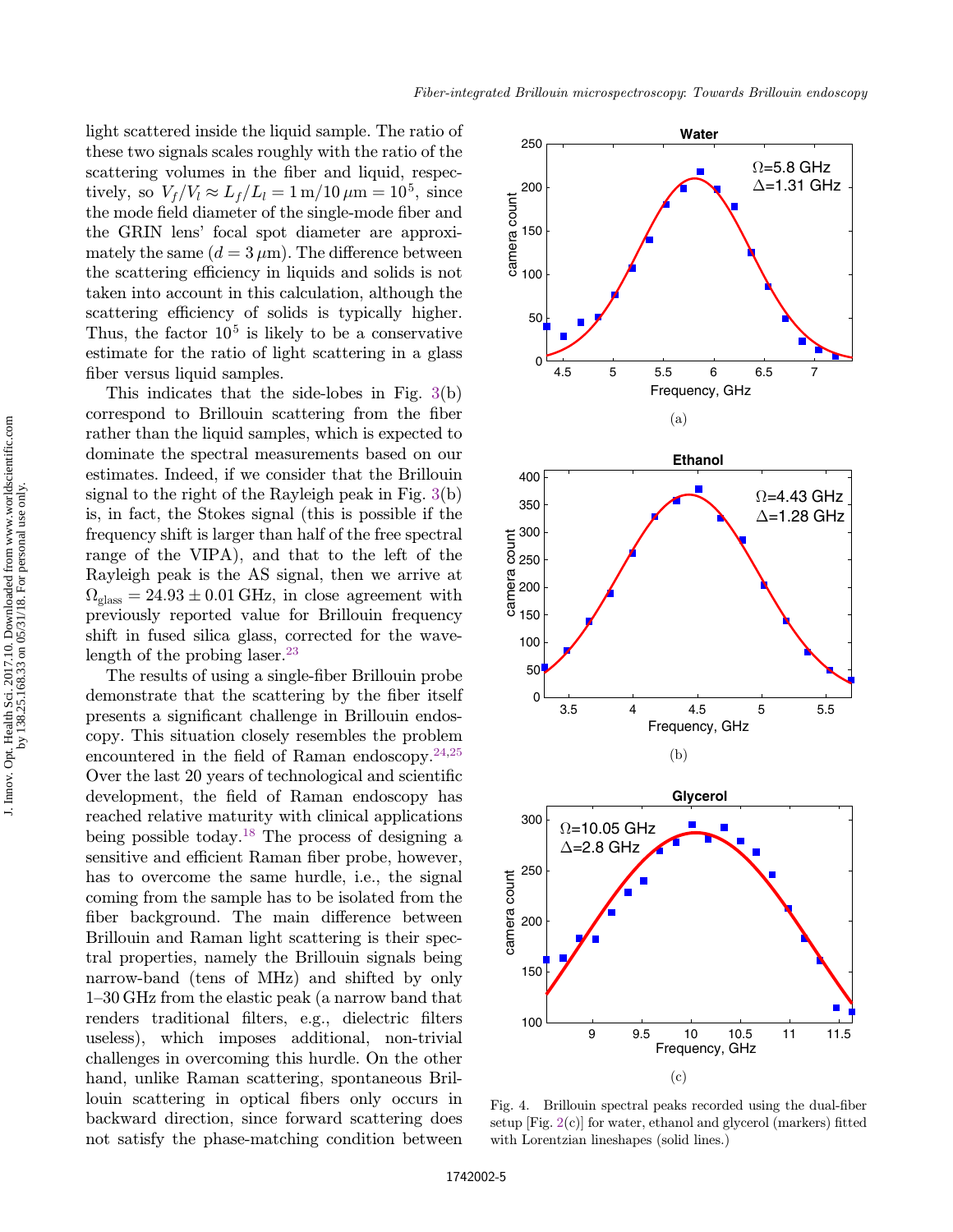optical and acoustic waves. This fact becomes very important in construction of the Brillouin endoscope in a backscattering geometry using multiple fibers. Choosing separate fiber channels for the probe and return beam prevents back-scattering of the probe in the fiber from reaching the spectrometer.

The results of using this dual-fiber approach [Fig.  $2(c)$  $2(c)$ ] are presented in Fig.  $3(c)$  $3(c)$ . In contrast with the spectra obtained with the single-fiber arrangement, it can be seen that the side-peaks are different for each sample. After fitting the measurement data with Lorentzian curves (Fig. [4](#page-4-0)), we arrive at the following Brillouin frequency shifts  $\Omega_w = 5.8 \pm 0.01 \text{ GHz}, \ \Omega_{\text{eth}} = 4.43 \pm 0.01 \text{ GHz} \ \text{and}$  $\Omega_{\text{glve}} = 10.05 \pm 0.01 \text{ GHz}$  in water, ethanol and glycerol, respectively. These are consistent with the values of Brillouin frequency shifts reported in literature. $21,22$ 

## 5. Numerical Modeling of Light Propagation in Fiber Endoscopes

Although the single-fiber arrangement of Fig.  $2(b)$  $2(b)$ is confocal in nature, this is no-longer the case for the dual-fiber arrangement of Fig.  $2(c)$  $2(c)$ , since the two fiber cores are separated laterally by  $250 \,\mu m$ , the diameter of the fiber cladding. The apertures of the illumination and collection fibers are located  $125 \mu m$  away from the center of the GRIN lens. which can lead to optical aberrations and poor overlap between illumination and collection volumes. To understand the effect of this fiber core separation on the collection efficiency of the scattered light, we approximate the light exiting from the optical fiber by a Gaussian beam with the full width at half maximum of  $3 \mu m$  (equal to the mode field diameter of the SMF) and use the beam propagation method to study numerically the light propagation in our fiber probes. $26$ 

Since the fiber and the lens have cylindrical symmetry, we restrict our model to the twodimensional plane  $(X, Z)$  with z-direction being along the optical axis of the lens. The GRIN lens (Thorlabs) is modeled as a variable refractive index profile

$$
n(x, z) = \begin{cases} 1 & \text{if } z < l_0, \\ n_0(1 - Ax^2/2) & \text{if } l_0 \le z \le L + l_0, \\ 1 & \text{if } z > L + l_0. \end{cases}
$$
 (1)

Here,  $l_0 = 1.35$  mm is the focal distance of the lens,  $L = 5.38$  mm is the lens length,  $n_0 = 1.607$  is the maximum refractive index of the lens and  $A =$  $0.1149$  is the coefficient of the refractive index curvature.

Results of the beam propagation modeling are shown in Fig. [5](#page-6-0). Figure  $5(a)$  $5(a)$  shows a single Gaussian beam, placed at the focal plane of the GRIN lens, and traveling through the lens. As expected, the beam is focused behind the lens at the focal distance and forms a good image of the initial beam. This situation corresponds to the single-fiber probe setup.

Figure [5](#page-6-0)(b) shows two Gaussian beams, placed in the focal plane in front of the lens and separated vertically by 250  $\mu$ m. This corresponds to the dualfiber arrangement. In the experiment, only one fiber delivers light, whereas the second fiber collects the scattered signal. Since the system is time-reversible, it does not matter if the source is placed from the left or the right side of the lens. Thus, by putting both sources at the apertures of optical fibers, we can trace the beams trajectories and analyze their overlap at the image plane. The collection efficiency is dependent on a good overlap between the illumination and collection beams at the scattering sample. As is clear from Fig. [5](#page-6-0)(b), the illumination and collection volumes do not overlap significantly at the sample plane, meaning that negligible amount of light scattered by the sample can be coupled back into the collection fiber. Although we have measured Brillouin signals in transparent and homogeneous liquids (water, ethanol and glycerol) using a dual-fiber probe, the poor overlap between illumination and collection volumes, characteristic for this endoscope design, makes its use in conditions of highly scattering biological tissues problematic.

Next, we explored different separation distances between the fibers and the fiber tilt angles in an attempt to seek an optimal scenario, where the images of the two Gaussian beams overlap. Figure  $5(c)$  $5(c)$  illustrates one such configuration, in which the fiber cores are separated by  $50 \mu m$  and each core is tilted by  $6^{\circ}$  away from the optical axis. One can see that although the images of the beams show significant aberrations they do in fact overlap, which suggests higher collection efficiency for this probe design compared to the previous one. The tilt angle and the core separation conditions can be realized through polishing of separate single-mode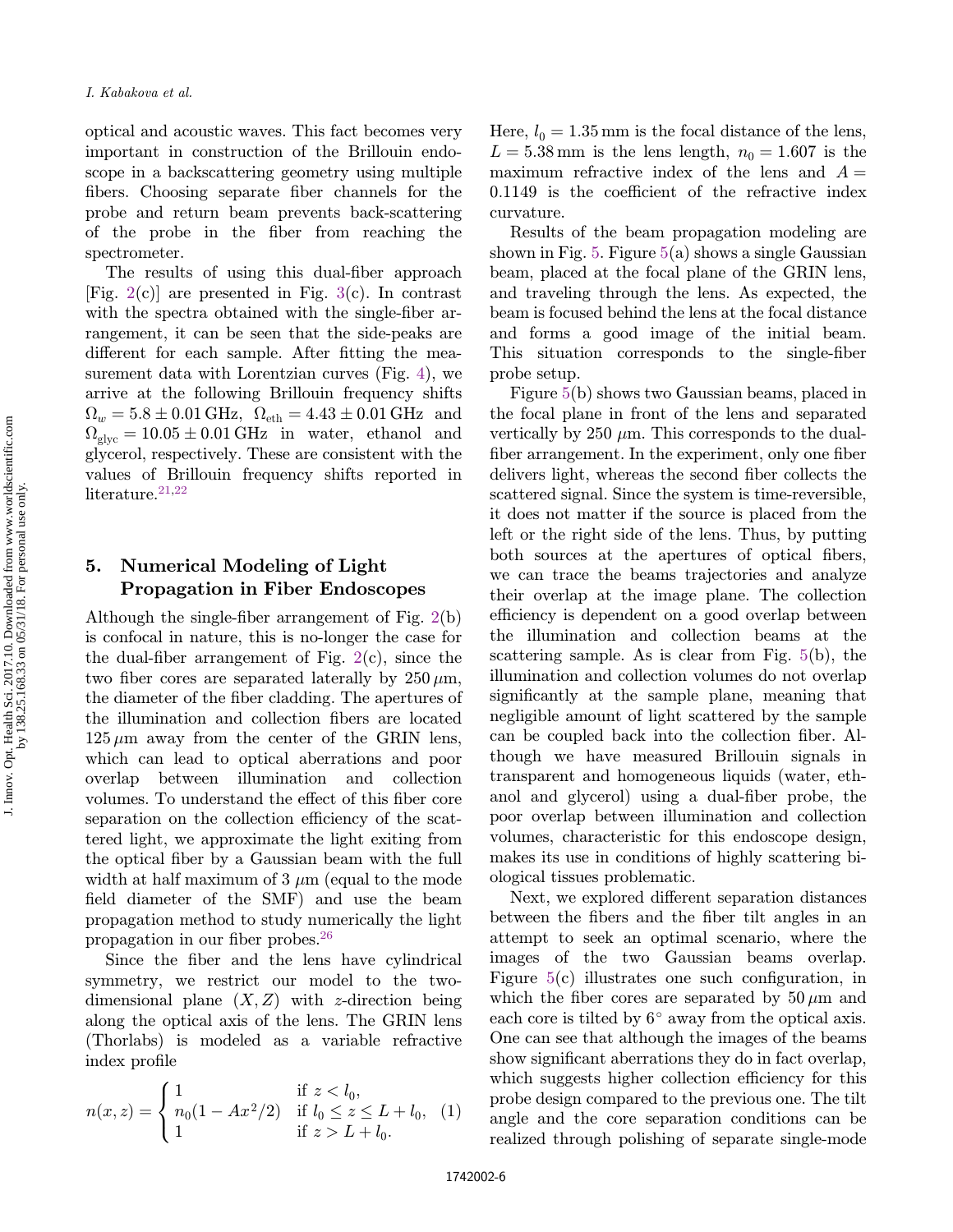<span id="page-6-0"></span>

Fig. 5. Two-dimensional propagation modeling of Gaussian beams in a GRIN lens. (a) Single beam placed at the focal plane. (b) Two beams placed at the focal plane of the lens, but each shifted by  $125 \mu m$  vertically from the optical axis. (c) Two beams shifted from the focal plane and tilted by a  $6^{\circ}$  angle. The beams overlap area is  $5 \mu m \times 20 \mu m$ . White dotted lines indicate the ends of the GRIN lens.

optical fibers, or possibly through fabrication of a dual-core fiber, which facet is polished to a conical shape with the required angle. An alternative solution could be a complex fiber lens, fabricated by the direct laser writing method on the tip of a multicore optical fiber that would enable light focusing in a single aberration-free spot.<sup>27</sup>

## 6. Discussion and Conclusions

Based on our experiments using a single-fiber and a dual-fiber Brillouin probes, we have concluded that the former design is not suitable due to significant backscattering inside the fiber, whereas the latter is suitable for Brillouin endoscopy after improvements in the collection efficiency. Our simulation results suggest that a simple arrangement of a two optical fibers and a GRIN lens does not have the desired overlap between the illumination and the collection volumes at the image plane of the lens. Improvements on the dual-probe design, namely reduction of the core separation and the tilt, may help to increase the collection efficiency by allowing for a better optical overlap between the illumination and collections volumes.

It is worth noting that, despite the poor collection efficiency, we were able to obtain clear Brillouin signals from the three liquids using the dual-fiber probe. In fact, the signal-to-noise ratio (SNR) in the measured spectra was similar to that using a conventional arrangement with a confocal microscope [setup illustrated in Fig.  $2(a)$  $2(a)$  and the measurement result shown in Fig.  $3(a)$  $3(a)$ . This might seem surprising at first because of the much lower collection efficiency, however it should be noted that other factors affect the SNR, such as stray reflections from optical elements and Rayleigh scattering. Although, we have utilized polarization rotation and filtering in the setup  $2(A)$  in order to reduce amount of stray light being sent to the spectrometer, the finite extinction ratio of the polarization beam splitter and imperfections of the alignment could explain a small fraction of stray light being added to the Brillouin signal. In the dual-fiber geometry, however, the chance of stray light reaching the detector is negligible since the illumination and the collection paths are completely separated. Also, the lower collection efficiency also reduces the amount of Rayleigh light being collected and sent to the spectrometer.

In summary, we have demonstrated Brillouin microspectroscopy measurements of liquids (water, ethanol and glycerol) using fiber-integrated BI system. We have designed a single and a dual-fiber probes using off-the-shelf components and demonstrated Brillouin spectroscopy measurements using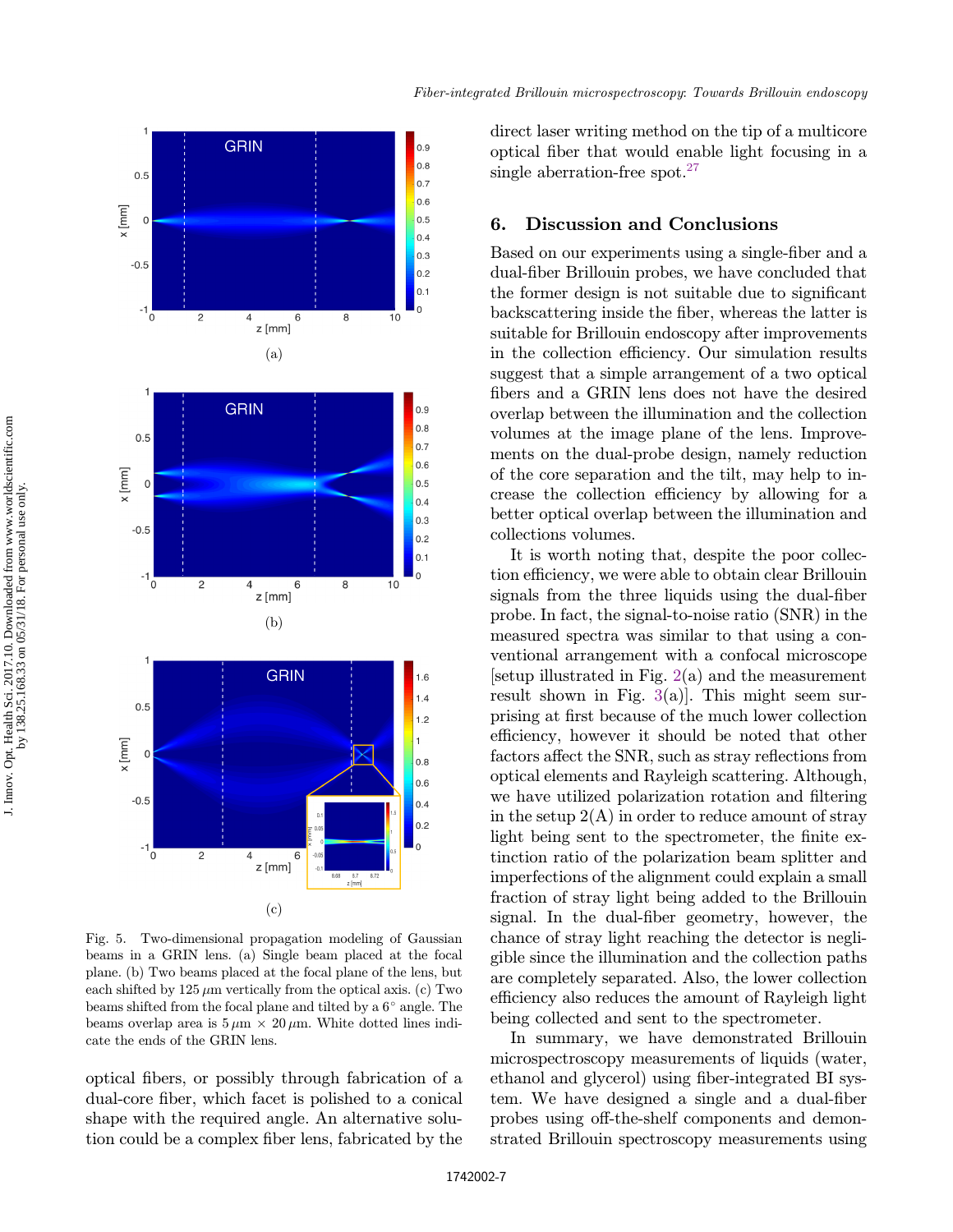<span id="page-7-0"></span>the dual-fiber probe. The main challenge of the Brillouin endoscopy using optical fibers has been identified, namely the detrimental effect of the inelastic scattering in fibers. We believe that this work represents an important first step towards simplified, fiber-integrated BI setups, that in the future could find applications in biomedical research and clinical trials. The next step in the development of fiber probes for Brillouin endoscopy could be the optimization of the dual-fiber design in order to provide better coupling efficiency of the scattered light.

## Acknowledgments

Dr. Kabakova is thankful for the financial support provided through Imperial College Research Fellowship Scheme (G53037).

## References

- 1. K. J. Koski, J. L. Yarger, \Brillouin imaging," Appl. Phys. Lett. 87, 061903 (2005).
- 2. L. Brillouin, Ann. Phys. 17, 873–875 (1922).
- 3. G. Scarcelli, S. H. Yun, "Confocal Brillouin microscopy for three-dimensional mechanical imaging," Nat. Photon. 2, 39–43 (2008).
- 4. G. Scarcelli, S. H. Yun \In vivo Brillouin optical microscopy of the human eye," Opt. Express 20, 9197–9202 (2012).
- 5. G. Antonacci, R. M. Pedrigi, A. Kondiboyina, V. V. Mehta, R. de Silva, C. Paterson, R. Krams, P. Török, "Quantification of plaque stiffness by Brillouin microscopy in experimental thin cap fibroatheroma," J. R. Soc. Interface  $12$ , 20150843 (2015).
- 6. I. L. Fabelinskii, Molecular Scattering of Light (Springer, New York, 1968).
- 7. D. S. Bedborough, D. A. Jackson, "Brillouin scattering study of gelatin gel using a double passed Fabry-Perot spectrometer," Polymer 17, 573–576 (1976).
- 8. R. Harley, D. James, A. Miller, J. W. White, \Phonons and the elastic moduli of collagen and muscle," Nature 267, 285–287 (1977).
- 9. S. Cusack, A. Miller, "Determination of the elastic constants of collagen by Brillouin light scattering," J. Mol. Biol. 135, 39–51 (1979).
- 10. F. Palombo, C. P. Winlove, R. S. Edginton, E. Green, N. Stone, S. Caponi, M. Madami, D. Fioretto, \Biomechanics of ¯brous proteins of the extracellular matrix studied by Brillouin scattering," J. R. Soc. Interface 11, 20140739 (2014).
- 11. J. R. Sandercock, "Simple stabilization scheme for maintenance of mirror alignment in a scanning February-Perot interferometer," J. Phys. E, J. Sci. Instrum. 9, 566–569 (1976).
- 12. M. Shirasaki, "Virtual image phase array," Fujitsu Sci. Tech. J. **35**, 113–125 (1999).
- 13. G. Lepert, R. M. Gouveia, C. J. Connon, C. Paterson, \Assessing corneal biomechanics with Brillouin spectro-microscopy," Faraday Discuss. 187, 414–428 (2016).
- 14. G. Antonacci, G. Lepert, C. Paterson, P. Török, \Elastic suppression in Brillouin imaging by destructive interference," Appl. Phys. Lett. 107, 061102 (2015).
- 15. A. J. Traverso, J. V. Thompson, Z. A. Steelman, Z. Meng, M. O. Scully, V. V. Yakovlev, "Dual Raman-Brillouin Microscope for Chemical and Mechanical Characterization and Imaging," Anal. Chem. 87, 7519–7523 (2015).
- 16. K. Berghaus, J. Zhang, S. H. Yun, G. Scarcelli, \High-¯nesse sub-GHz-resolution spectrometer employing VIPA etalons of different dispersion,"  $Opt.$ Lett. 40, 4436-4439 (2015).
- 17. J. Zhang, A. Fiore, S. H. Yun, H. Kim, G. Scarcelli, "Line-scanning Brillouin microscopy for rapid noninvasive mechanical imaging," Sci. Rep. 6, 35398 (2016).
- 18. J. C. C. Day, R. Bennett, B. Smith, C. Kendall, J. Hutchings, G. M. Meaden, C. Born, S. Yu, N. Stone, "A miniature confocal Raman probe for endoscopic use," Phys. Med. Biol. 54, 7077–7087 (2009).
- 19. G. Scarcelli, P. Kim, S. H. Yun, \In Vivo Measurement of Age-Related Stiffening in the Crystalline Lens by Brillouin Optical Microscopy," Biophys. J. 101, 1539–1545 (2011).
- 20. G. Scarcelli, W. J. Polacheck, H. T. Nia, K. Patel, A. J. Grodzinsky, R. D. Kamm, S. H. Yun, \Noncontact three-dimensional mapping of intracellular hydromechanical properties by Brillouin microscopy," Nat. Methods 12, 1132–1134 (2015).
- 21. D. H. Rank, E. M. Kiess, Uwe Fink, T. A. Wiggins, "Brillouin spectra of liquids Using HeNe Laser," J. Opt. Soc. Am. 55, 925–927 (1965).
- 22. M. S. Jeong, J. H. Ko, Y. H. Ko, K. J. Kim, "Highpressure acoustic properties of glycerol studied by Brillouin spectroscopy," Phys. B, Cond. Matt. 478, 27–30 (2015).
- 23. H. Gu, H. Dong, G. Zhang, Y. Dong, J. He, \Dependence of Brillouin frequency shift on radial and axial strain in silica optical fibres,"  $Appl.$   $Opt.$ 32, 7864–7868 (2012).
- 24. I. Latka, S. Dochow, C. Krafft, B. Dietzek, J. Popp, \Fiber optic probes for linear and nonlinear Raman applications current trends and future